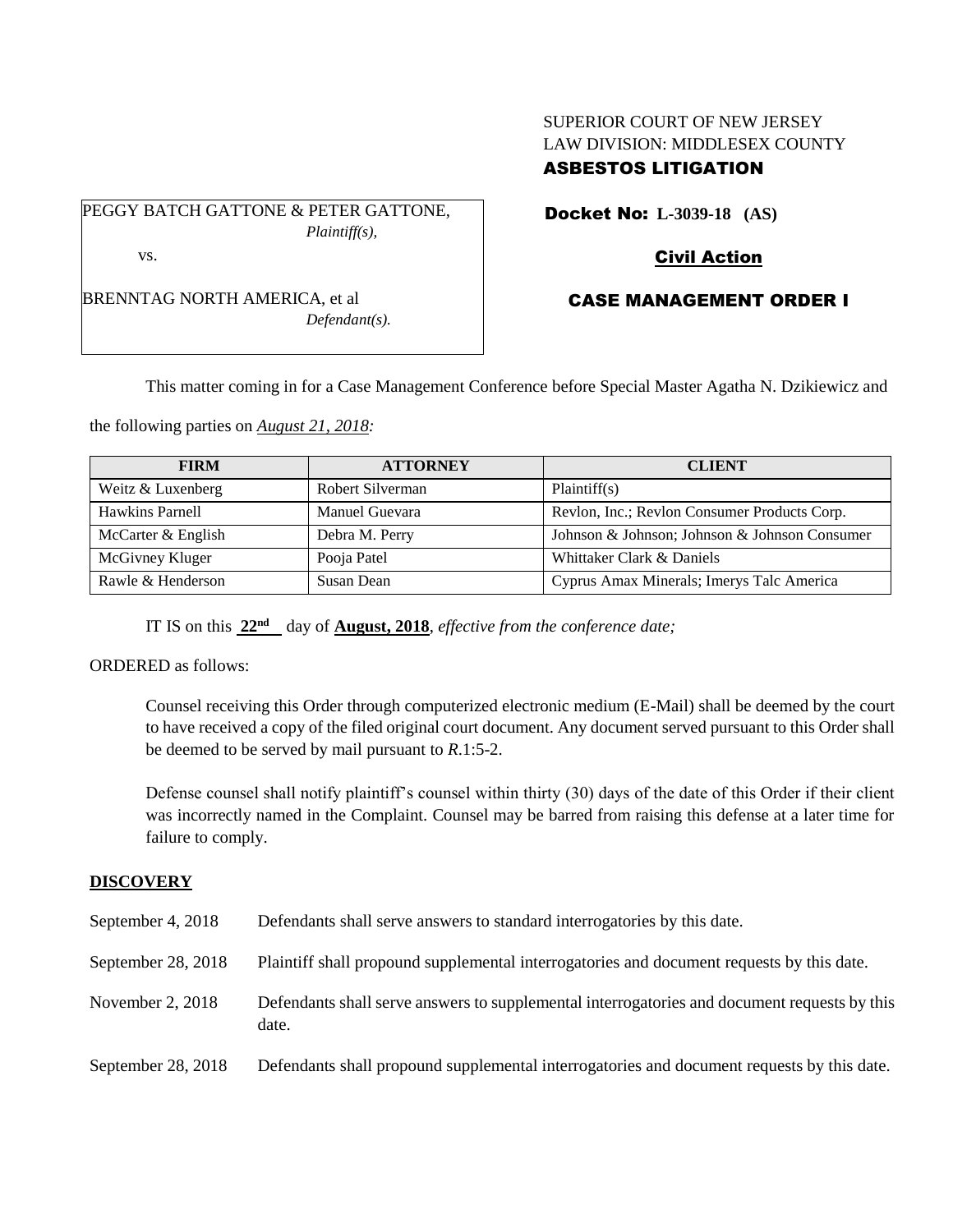| November 2, 2018  | Plaintiff shall serve answers to supplemental interrogatories and document requests by this<br>date.                                                                                                        |
|-------------------|-------------------------------------------------------------------------------------------------------------------------------------------------------------------------------------------------------------|
| December 31, 2018 | Fact discovery, including depositions, shall be completed by this date. Plaintiff's counsel shall<br>contact the Special Master within one week of this deadline if all fact discovery is not<br>completed. |
| December 31, 2018 | Depositions of corporate representatives shall be completed by this date.                                                                                                                                   |

### **EARLY SETTLEMENT**

March 1, 2019 Settlement demands shall be served on all counsel and the Special Master by this date.

### **SUMMARY JUDGMENT MOTION PRACTICE**

| March 1, 2019  | Plaintiff's counsel shall advise, in writing, of intent not to oppose motions by this date. |
|----------------|---------------------------------------------------------------------------------------------|
| March 15, 2019 | Summary judgment motions shall be filed no later than this date.                            |
| April 12, 2019 | Last return date for summary judgment motions.                                              |

### **MEDICAL DEFENSE**

| February 28, 2019 | Plaintiff shall serve medical expert reports by this date.                                                                                                                                                                                               |
|-------------------|----------------------------------------------------------------------------------------------------------------------------------------------------------------------------------------------------------------------------------------------------------|
| February 28, 2019 | Upon request by defense counsel, plaintiff is to arrange for the transfer of pathology specimens<br>and x-rays, if any, by this date.                                                                                                                    |
| May 17, 2019      | Defendants shall identify its medical experts and serve medical reports, if any, by this date. In<br>addition, defendants shall notify plaintiff's counsel (as well as all counsel of record) of a<br>joinder in an expert medical defense by this date. |

### **LIABILITY EXPERT REPORTS**

| February 28, 2019 | Plaintiff shall identify its liability experts and serve liability expert reports or a certified expert |
|-------------------|---------------------------------------------------------------------------------------------------------|
|                   | statement by this date or waive any opportunity to rely on liability expert testimony.                  |
|                   |                                                                                                         |

# May 17, 2019 Defendants shall identify its liability experts and serve liability expert reports, if any, by this date or waive any opportunity to rely on liability expert testimony.

### **EXPERT DEPOSITIONS**

June 14, 2019 Expert depositions shall be completed by this date. To the extent that plaintiff and defendant generic experts have been deposed before, the parties seeking that deposition in this case must file an application before the Special Master and demonstrate the necessity for that deposition. To the extent possible, documents requested in a deposition notice directed to an expert shall be produced three days in advance of the expert deposition. The expert shall not be required to produce documents that are readily accessible in the public domain.

 $\_$  ,  $\_$  ,  $\_$  ,  $\_$  ,  $\_$  ,  $\_$  ,  $\_$  ,  $\_$  ,  $\_$  ,  $\_$  ,  $\_$  ,  $\_$  ,  $\_$  ,  $\_$  ,  $\_$  ,  $\_$  ,  $\_$  ,  $\_$  ,  $\_$  ,  $\_$  ,  $\_$  ,  $\_$  ,  $\_$  ,  $\_$  ,  $\_$  ,  $\_$  ,  $\_$  ,  $\_$  ,  $\_$  ,  $\_$  ,  $\_$  ,  $\_$  ,  $\_$  ,  $\_$  ,  $\_$  ,  $\_$  ,  $\_$  ,